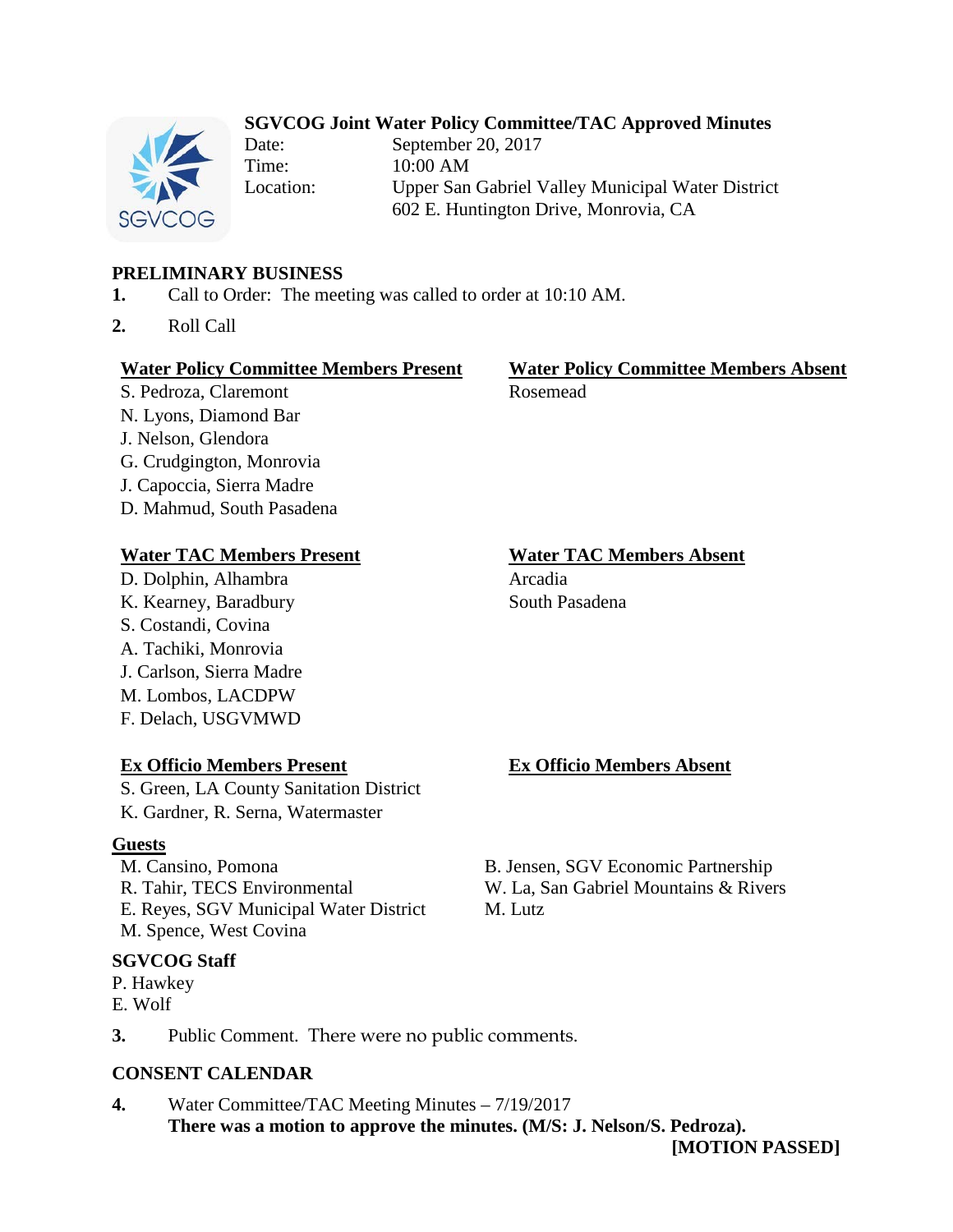| AYES:           | Claremont, Diamond Bar, Glendora, Monrovia, Sierra Madre, South Pasadena, |
|-----------------|---------------------------------------------------------------------------|
|                 | Alhambra, Bradbury, Covina, LACDPW, USGVMWD                               |
| <b>NOES:</b>    |                                                                           |
| <b>ABSTAIN:</b> |                                                                           |
| <b>ABSENT:</b>  | Rosemead, Arcadia                                                         |

### **PRESENTATION**

- **5.** Industrial Permit Program: Presentation by Judy Nelson
- J. Nelson reviewed the responsibilities a city has under its MS4 permit to inspect industrial sites. This category includes restaurants, nurseries, and auto shops. Suspecting that most cities are not conducting these inspections and that many businesses are not applying for permits as required, the Regional Water Board initiated a pilot program to assess compliance. The results confirm the Board's suspicion. Nelson provided an overview of how Glendora is fulfilling this responsibility. Follow on discussion sparked interest in hearing from other cities to see how they are handling this issue. D. Dolphin, Alhambra, offered to provide a copy of their city Ordinance and Citation empowering the city to enforce this requirement. Dolphin will also give a presentation on Alhambra's program.

## **ACTION ITEMS**

**6.** Election of Chair for the Water Technical Advisory Committee for 2017-2018

**There was a motion to elect David Dolphin as Chair of the Water TAC. (M/S: J. Carlson/A. Tachiki).**

|                 | $ MULLU $ LADDL $ U $                                               |
|-----------------|---------------------------------------------------------------------|
| AYES:           | Alhambra, Bradbury, Covina, Monrovia, Sierra Madre, LACDPW, USGVMWD |
| <b>NOES:</b>    |                                                                     |
| <b>ABSTAIN:</b> |                                                                     |
| <b>ABSENT:</b>  | Arcadia, South Pasadena                                             |

The election of D. Dolphin to Chair created a vacancy at Vice Chair. Accordingly, members conducted an election for this position.

**There was a motion to elect Fran Delach as Vice Chair of the Water TAC. (M/S: F. Delach/M. Lombos).**

## **[MOTION PASSED]**

**[MOTION PASSED]**

| AYES:           | Alhambra, Bradbury, Covina, Monrovia, Sierra Madre, LACDPW, USGVMWD |
|-----------------|---------------------------------------------------------------------|
| <b>NOES:</b>    |                                                                     |
| <b>ABSTAIN:</b> |                                                                     |
| <b>ABSENT:</b>  | Arcadia, South Pasadena                                             |

## **DISCUSSION ITEMS INFORMATION ITEMS**

- **7.** Legislative Updates
	- State Legislation

D. Mahmud reviewed the status of the following legislation: AB 1668 (Friedman), SB 231 (Hertzberg), AB 1180 (Holden), SB 589 (Hernandez), SB 633 (Portantino). Regarding AB 1668, Mahmud reviewed the components of a "water budget" as envisioned in the bill. S. Pedroza encouraged the Water Policy and TAC Committees to continue working on a bill aimed at producer responsibility for stormwater cleanup.

- Federal Legislation: H.R. 465/2355, H.R. 2510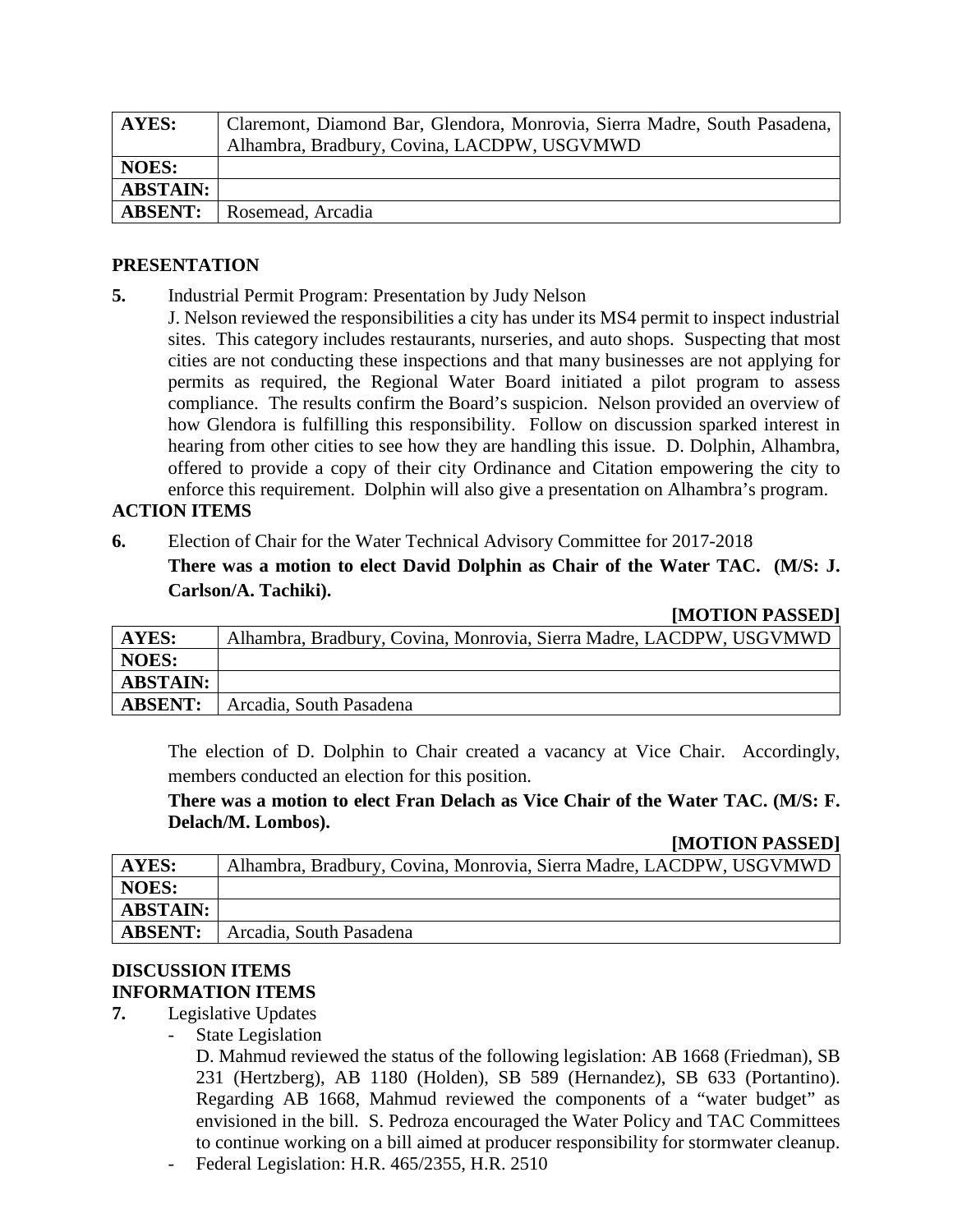S. Green discussed H.R. 465, explaining the integrated planning element of the bill. The US Conference of Mayors has come out in support of this legislation. Green stated that there will be a hearing on H.R. 465 at which the Conference of Mayors will testify in support, additionally, there will be representation from the LA area speaking in support.

- **8.** San Gabriel Valley Legislative Caucus
	- Sacramento Caucus: Aug  $30<sup>th</sup>$

D. Mahmud reviewed the Caucus meeting and the one-on-one meetings with legislators and/or their staffs that she and E. Wolf conducted while in Sacramento.

- SGV Legislative Staff Water Working Group: Presentation of 2018 Legislative Agenda E. Wolf announced the SGVCOG's participation in this working group. He introduced the 2018 legislative ideas that will be presented.
- **9.** Regulatory Updates
	- Waters of the United States: Teleconference Sessions
		- E. Wolf reviewed the teleconference series and the SGVCOG's participation.
	- 1, 2, 3-Trichloralpropane

K. Gardner reviewed this regulation and the testing that has been done in the Main San Gabriel Basin. Of the 143 wells in the basin, only five have tested positive for 1,2,3- TCP. Of those, two will be able to treat by dilution, the other three will have to construct treatment facilities. Gardner added that the State Water Board has indicated that there will be no extension of the compliance timeline.

## **10.** Water Boards Update

- State Board
	- $\circ$  303(d) List

M. Lombos stated that conversations with the Regional Water Board indicate that the State Board may reverse some of the delisting decisions made locally. This would expand the list, creating more burden on our cities. An updated list is due to be released soon.

M. Lyons from Assembly Member Holden's office reached out to both the SGVCOG and County Public Works for information on our requests to the State Board that the Public Hearing be held in the Los Angeles area. We provided that documentation but have yet to hear that the State Board is considering a change to the hearing location.

o Waters of the State

D. Mahmud provided an example of recent State Board actions to enact water regulations aimed at filling a gap where the federal government has deregulated.

- Regional Board

There was no discussion of this item.

**11.** LA County Water Resilience Update

M. Lombos reviewed the three components to Water Resilience: 1) the plan to capture and infiltrate more stormwater, 2) the public outreach plan, dubbed H2O4LA, 3) and the funding plan. The committee asked for a presentation from County.

- **12.** Water Supply Update
	- F. Delach reviewed two Upper District project concepts. The first is construction of dry weather urban runoff water capture and infrastructure at a site convenient to diverting that runoff to a Sanitation District reclamation plant for treatment and release. The other project would construct a pipeline to convey effluent from a Sanitation District plant to the Santa Fe spreading grounds. This is similar to the current City of Carson project. Committee members commented that the two projects should be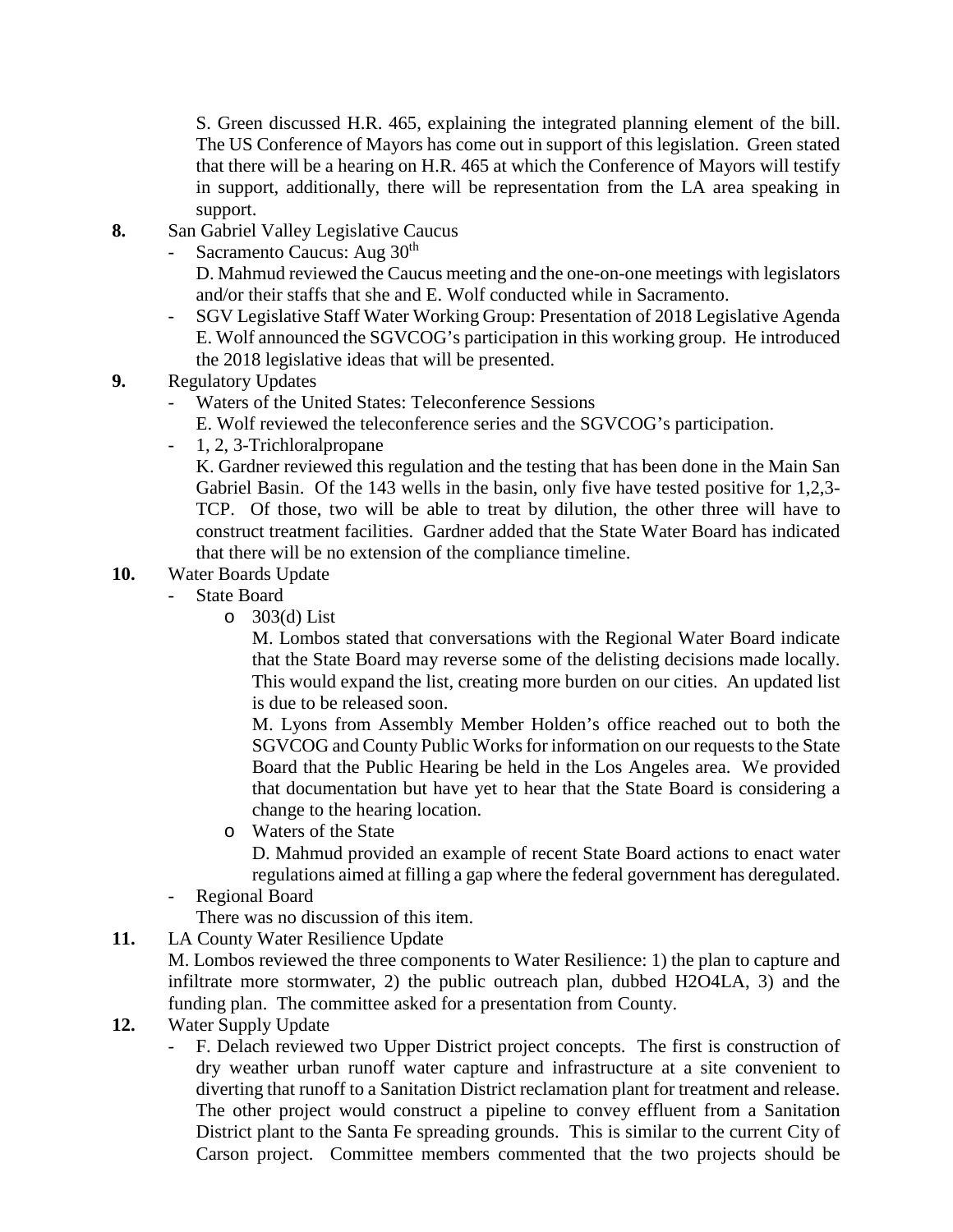integrated if they go forward. S. Green shared that a similar project has been stopped pending review by US Fish and Wildlife, the concern being that diverting effluent to spreading grounds will decrease the amount of water needed to sustain downstream wildlife. She noted that the project will also need State Board approval. Delach added that there are studies underway to test the safety of infiltrating effluent into ground water. Finally, Green stated that, since the Sanitation District currently has excess capacity, they are working on ways to equalize the flow throughout the day. This will increase their overall capacity.

- California Water Fix Resolution 15-29

The Metropolitan Water District recently contacted the COG asking the council to endorse the California Water Fix. E. Wolf stated that COG is already on record supporting the water fix per Resolution 15-29. Wolf provided this resolution to MWD. The committee discussed the impact of Westlands Water District's recent opposition position. If the project goes forward as is, Westlands' departure from the coalition of water fix agencies will have the effect of increased costs for the remaining members.

**13.** Litigation Update

A November  $13<sup>th</sup>$  trial date has been set for the Gardena and Duarte cases.

A remand of the State Supreme Court's decision on the State Mandates case has been set for January 31, 2018.

Regarding the LA Regional Board's 2012 MS4 permits, the NRDC's appeal has been assigned to the Second Court of Appeals.

As expected, San Diego has appealed their case against MWD to the State Supreme Court.

- **14.** Stormwater Outreach Updates
	- Judy Nelson's Stormwater Presentation to South Bay Cities COG
	- Congresswoman Napolitano tour of County Flood Control Infrastructure
	- Upcoming Tours of County Flood Control Infrastructure
	- Los Angeles County Division, League of California Cities, Regional Stormwater **Policy**

Due to time constraints, there was no discussion of any of these items.

- **15.** E/WMP Updates
	- MOA for SGVCOG Financial Management of the Upper LA River EWMP's Coordinated Integrated Monitoring Program

E. Wolf explained the idea behind these MOAs. Questions were asked and members of the ULAR EWMP provided answers based on their experience with the current MOA.

## **EXECUTIVE DIRECTOR'S COMMENTS**

P. Hawkey thanked the Water Policy and TAC committees for their good work in helping SGV cities meet their MS4 requirements. Hawkey stated that the work of the committees has been recognized across the county and state, and is now making national headlines.

## **CHAIR'S REPORT**

## **ANNOUNCEMENTS**

- LA Water Board meeting: Oct  $5<sup>th</sup>$
- G. Crudgington announced that she has been made a member of the Policy Committee for the OurWaterLA group. She stated that she is preparing a position paper for the committee and solicited input from the committees. This issue will be added to the October agenda.